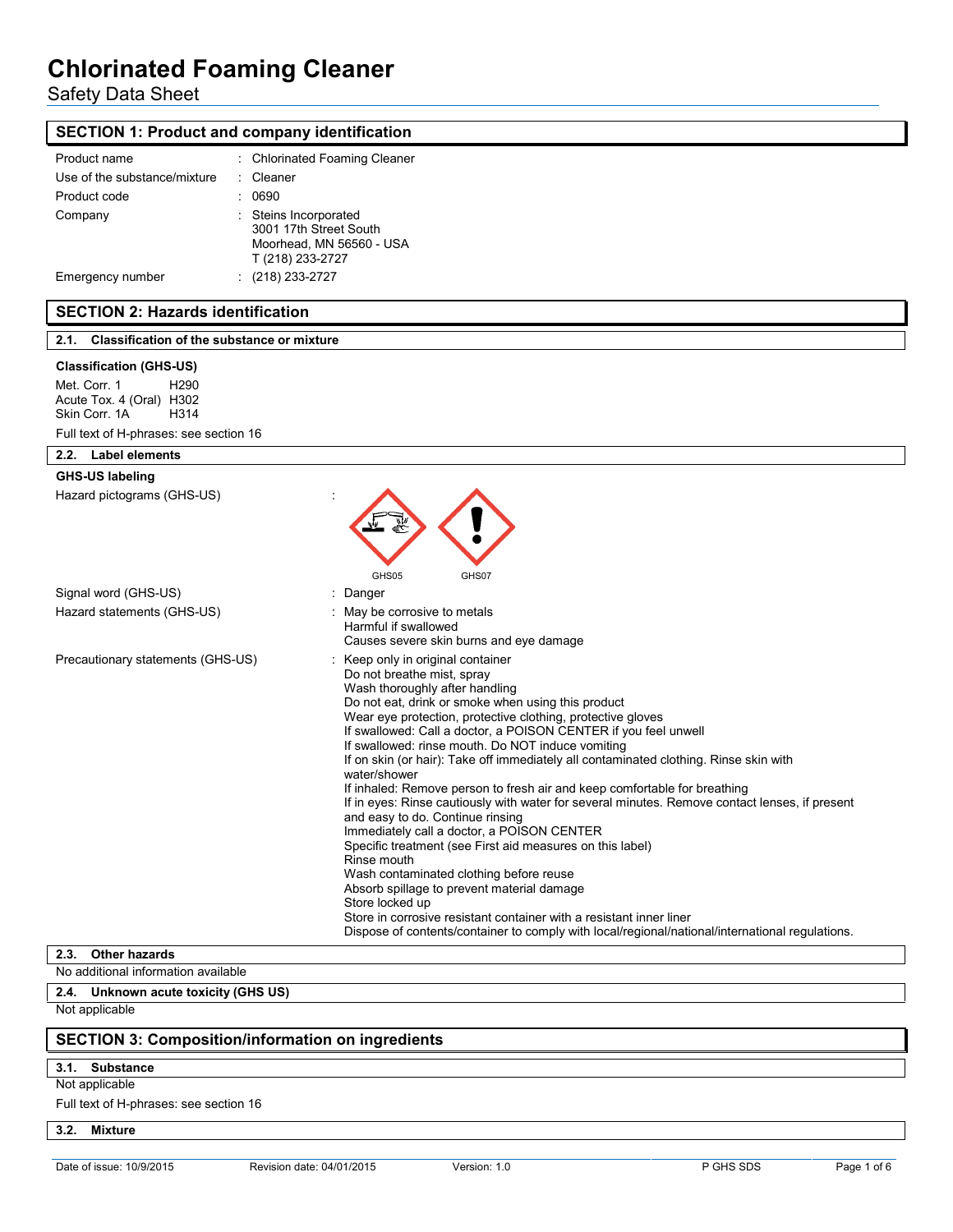# Safety Data Sheet

| Name                | <b>Product identifier</b> | %        | <b>Classification (GHS-US)</b>                                         |
|---------------------|---------------------------|----------|------------------------------------------------------------------------|
| potassium hydroxide | (CAS No) 1310-58-3        | $5 - 10$ | Met. Corr. 1, H290<br>Acute Tox. 3 (Oral), H301<br>Skin Corr. 1A, H314 |
| sodium hypochlorite | (CAS No) 7681-52-9        | $1 - 5$  | Ox. Lig. 2, H272<br>Skin Corr. 1B, H314<br>STOT SE 3, H335             |
| LAURAMINE OXIDE     | (CAS No) 1643-20-5        | $1 - 5$  | Skin Corr. 1B, H314                                                    |

### **SECTION 4: First aid measures**

| Description of first aid measures<br>4.1.                           |                                                                                                                                                                               |  |  |
|---------------------------------------------------------------------|-------------------------------------------------------------------------------------------------------------------------------------------------------------------------------|--|--|
| First-aid measures general                                          | If you feel unwell, seek medical advice (show the label where possible).                                                                                                      |  |  |
| First-aid measures after inhalation                                 | Remove victim to fresh air and keep at rest in a position comfortable for breathing. If experiencing<br>respiratory symptoms: Call a poison center or a doctor.               |  |  |
| First-aid measures after skin contact                               | Take off immediately all contaminated clothing and wash it before reuse. Rinse skin with<br>water/shower. If skin irritation occurs: Get medical advice/attention.            |  |  |
| First-aid measures after eye contact                                | Rinse cautiously with water for several minutes. Remove contact lenses, if present and easy to do.<br>Continue rinsing. Immediately call a poison center or doctor/physician. |  |  |
| First-aid measures after ingestion                                  | Rinse mouth. Do NOT induce vomiting. Call a poison center or a doctor if you feel unwell.                                                                                     |  |  |
| Most important symptoms and effects, both acute and delayed<br>4.2. |                                                                                                                                                                               |  |  |
| Symptoms/injuries                                                   | Causes severe skin burns and eye damage. Harmful if swallowed.                                                                                                                |  |  |
| Symptoms/injuries after inhalation                                  | May cause respiratory irritation.                                                                                                                                             |  |  |
| Symptoms/injuries after skin contact                                | : Caustic burns/corrosion of the skin.                                                                                                                                        |  |  |
| Symptoms/injuries after eye contact                                 | Causes serious eye damage. Corrosion of the eye tissue. Permanent eye damage.                                                                                                 |  |  |
| Symptoms/injuries after ingestion                                   | Harmful if swallowed. Burns to the gastric/intestinal mucosa. Gastrointestinal complaints.                                                                                    |  |  |
|                                                                     | 4.3. Indication of any immediate medical attention and special treatment needed                                                                                               |  |  |
| No additional information available                                 |                                                                                                                                                                               |  |  |
|                                                                     | <b>SECTION 5: Firefighting measures</b>                                                                                                                                       |  |  |
| <b>Extinguishing media</b><br>5.1.                                  |                                                                                                                                                                               |  |  |
| Suitable extinguishing media                                        | All extinguishing media allowed.                                                                                                                                              |  |  |
| 5.2. Special hazards arising from the substance or mixture          |                                                                                                                                                                               |  |  |

| Reactivity                     | : Upon combustion: CO and CO2 are formed. Chlorine.                                                                                                                       |  |
|--------------------------------|---------------------------------------------------------------------------------------------------------------------------------------------------------------------------|--|
| 5.3. Advice for firefighters   |                                                                                                                                                                           |  |
| Firefighting instructions      | Exercise caution when fighting any chemical fire. Use water spray or fog for cooling exposed<br>containers. Take account of environmentally hazardous firefighting water. |  |
| Protection during firefighting | : Do not enter fire area without proper protective equipment, including respiratory protection.                                                                           |  |

### **SECTION 6: Accidental release measures**

| 6.1. Personal precautions, protective equipment and emergency procedures |                                                                                                        |  |
|--------------------------------------------------------------------------|--------------------------------------------------------------------------------------------------------|--|
| General measures                                                         | : Isolate from fire, if possible, without unnecessary risk.                                            |  |
|                                                                          |                                                                                                        |  |
| 6.1.1. For non-emergency personnel                                       |                                                                                                        |  |
| Protective equipment                                                     | : Gloves. Protective goggles. Protective clothing.                                                     |  |
| Emergency procedures                                                     | : Evacuate unnecessary personnel. Avoid contact with skin, eyes and clothing. Ventilate spillage area. |  |
| 6.1.2. For emergency responders                                          |                                                                                                        |  |
| Protective equipment                                                     | : Equip cleanup crew with proper protection.                                                           |  |
| Emergency procedures                                                     | : Stop leak if safe to do so. Stop release. Ventilate area.                                            |  |
| 6.2. Environmental precautions                                           |                                                                                                        |  |
| Avoid release to the environment. Prevent soil and water pollution.      |                                                                                                        |  |
| Methods and material for containment and cleaning up<br>6.3.             |                                                                                                        |  |
| For containment                                                          | : Contain released substance, pump into suitable containers.                                           |  |

Methods for cleaning up : This material and its container must be disposed of in a safe way, and as per local legislation.

### **6.4. Reference to other sections**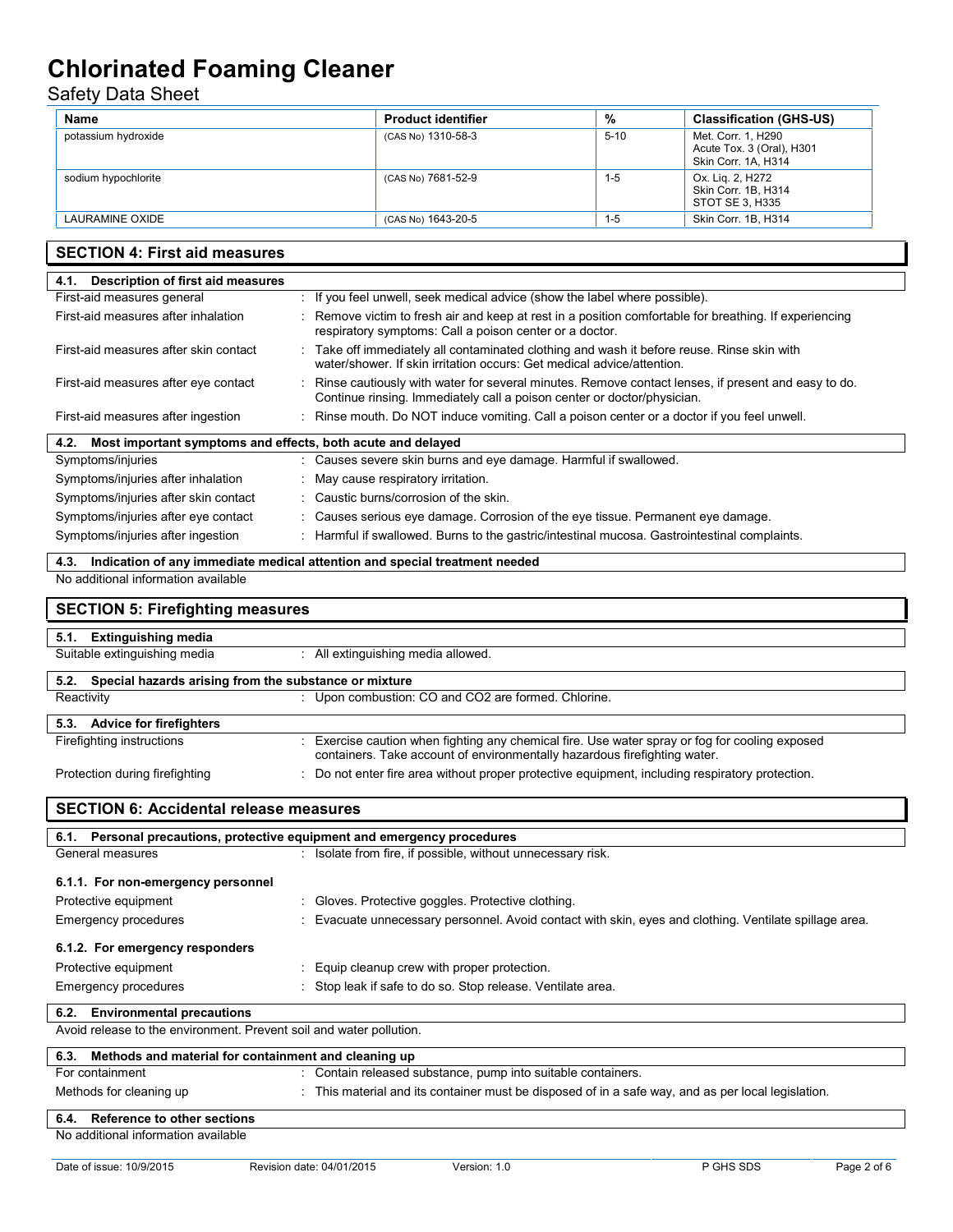Safety Data Sheet

| <b>SECTION 7: Handling and storage</b>                               |                                                                                                                                                                                                                                                                       |  |
|----------------------------------------------------------------------|-----------------------------------------------------------------------------------------------------------------------------------------------------------------------------------------------------------------------------------------------------------------------|--|
| 7.1. Precautions for safe handling                                   |                                                                                                                                                                                                                                                                       |  |
| Precautions for safe handling                                        | : Comply with the legal requirements. Do not handle until all safety precautions have been read and<br>understood. Use personal protective equipment as required. Do not eat, drink or smoke when using<br>this product. Do not get in eyes, on skin, or on clothing. |  |
| Hygiene measures                                                     | : Wash thoroughly after handling. Wash contaminated clothing before reuse.                                                                                                                                                                                            |  |
| Conditions for safe storage, including any incompatibilities<br>7.2. |                                                                                                                                                                                                                                                                       |  |
| <b>Technical measures</b>                                            | : Comply with applicable regulations. Add ALLWAYS product to water for dilution/mixture. Never add<br>water to this product.                                                                                                                                          |  |
| Storage conditions                                                   | : Keep container closed when not in use. Protect from freezing.                                                                                                                                                                                                       |  |
| Incompatible products                                                | : strong acids. aluminum. tin. zinc.                                                                                                                                                                                                                                  |  |
| Incompatible materials                                               | : Agent of cleaning.                                                                                                                                                                                                                                                  |  |
| Storage area                                                         | : Keep only in the original container. Store in a dry area. Store in a cool area.                                                                                                                                                                                     |  |
| Special rules on packaging                                           | meet the legal requirements.                                                                                                                                                                                                                                          |  |

### **SECTION 8: Exposure controls/personal protection**

| potassium hydroxide (1310-58-3) |                                    |                    |  |
|---------------------------------|------------------------------------|--------------------|--|
| ACGIH                           | ACGIH Ceiling (mg/m <sup>3</sup> ) | $2 \text{ mg/m}^3$ |  |

Personal protective equipment : Use appropriate personal protective equipment when risk assessment indicates this is necessary. Gloves. Safety glasses. Protective clothing.



| <b>SECTION 9: Physical and chemical properties</b>         |                                  |  |
|------------------------------------------------------------|----------------------------------|--|
| 9.1. Information on basic physical and chemical properties |                                  |  |
| Physical state                                             | : Liquid                         |  |
| Appearance                                                 | : Clear to light yellow. Liguid. |  |
| Odor                                                       | : Chlorine                       |  |
| Odor threshold                                             | : No data available              |  |
| pH                                                         | $: 13.5 - 14$                    |  |
| Melting point                                              | : No data available              |  |
| Freezing point                                             | : No data available              |  |
| Boiling point                                              | : No data available              |  |
| Flash point                                                | $:$ > 200 °F Closed Cup          |  |
| Relative evaporation rate (butyl acetate=1)                | : No data available              |  |
| Flammability (solid, gas)                                  | : No data available              |  |
| <b>Explosion limits</b>                                    | : No data available              |  |
| <b>Explosive properties</b>                                | : No data available              |  |
| Oxidizing properties                                       | : No data available              |  |
| Vapor pressure                                             | : No data available              |  |
| Relative density                                           | : No data available              |  |
| Relative vapor density at 20 °C                            | : No data available              |  |
| Specific gravity / density                                 | : $1.2$ g/ml                     |  |
| Solubility                                                 | : Soluble in water.              |  |
| Log Pow                                                    | : No data available              |  |
| Log Kow                                                    | : No data available              |  |
| Auto-ignition temperature                                  | : No data available              |  |
| Decomposition temperature                                  | : No data available              |  |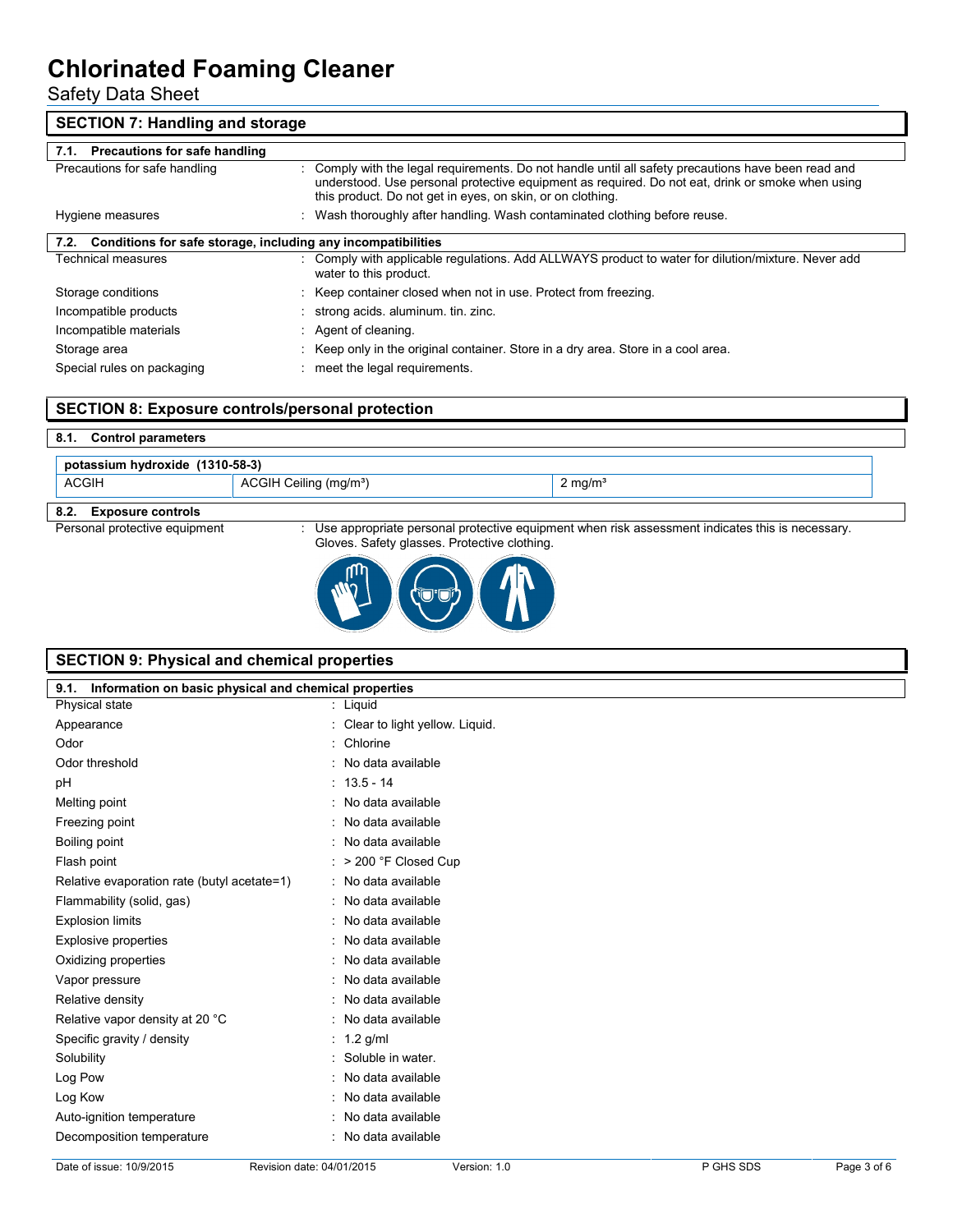Safety Data Sheet

| Viscosity            | $\therefore$ No data available |
|----------------------|--------------------------------|
| Viscosity, kinematic | $\therefore$ No data available |
| Viscosity, dynamic   | $\therefore$ No data available |
| VOC content          | $\cdot$ 0 %                    |

#### **SECTION 10: Stability and reactivity**

#### **10.1. Reactivity**

Upon combustion: CO and CO2 are formed. Chlorine.

#### **10.2. Chemical stability**

Stable under normal conditions.

#### **10.3. Possibility of hazardous reactions**

#### Refer to section 10.1 on Reactivity.

#### **10.4. Conditions to avoid**

No additional information available

#### **10.5. Incompatible materials**

May be corrosive to metals.

#### **10.6. Hazardous decomposition products**

Under normal conditions of storage and use, hazardous decomposition products should not be produced.

### **SECTION 11: Toxicological information**

#### **11.1. Information on toxicological effects**

Acute toxicity **in the case of the Caucasian Caucasia** Caucasian Caucasian Caucasian Caucasian Caucasian Caucasian Caucasian Caucasian Caucasian Caucasian Caucasian Caucasian Caucasian Caucasian Caucasian Caucasian Caucasi

| potassium hydroxide (1310-58-3)                       |                                                                                            |
|-------------------------------------------------------|--------------------------------------------------------------------------------------------|
| LD50 oral rat                                         | 273 mg/kg (Rat)                                                                            |
| ATE CLP (oral)                                        | 273.000 mg/kg body weight                                                                  |
| Skin corrosion/irritation                             | Causes severe skin burns and eye damage.                                                   |
|                                                       | pH: 13.5 - 14                                                                              |
| Serious eye damage/irritation                         | Not classified                                                                             |
|                                                       | pH: 13.5 - 14                                                                              |
| Respiratory or skin sensitization                     | Not classified                                                                             |
| Germ cell mutagenicity                                | Not classified                                                                             |
| Carcinogenicity                                       | Not classified                                                                             |
| Reproductive toxicity                                 | Not classified                                                                             |
| Specific target organ toxicity (single exposure) :    | Not classified                                                                             |
| Specific target organ toxicity (repeated<br>exposure) | : Not classified                                                                           |
| Aspiration hazard                                     | : Not classified                                                                           |
| Symptoms/injuries after inhalation                    | : May cause respiratory irritation.                                                        |
| Symptoms/injuries after skin contact                  | : Caustic burns/corrosion of the skin.                                                     |
| Symptoms/injuries after eye contact                   | : Causes serious eye damage. Corrosion of the eye tissue. Permanent eye damage.            |
| Symptoms/injuries after ingestion                     | Harmful if swallowed. Burns to the gastric/intestinal mucosa. Gastrointestinal complaints. |
| Likely routes of exposure                             | : Skin and eyes contact: Inhalation; Ingestion.                                            |

#### **SECTION 12: Ecological information**

| potassium hydroxide (1310-58-3)           |                                                  |  |
|-------------------------------------------|--------------------------------------------------|--|
| LC50 fish 1                               | 28.6 mg/l (24 h; Pisces; Pure substance)         |  |
| LC50 other aquatic organisms 1            | 100 - 1000 mg/l (96 h)                           |  |
| $LC50$ fish 2                             | 80 mg/l (96 h; Gambusia affinis; Pure substance) |  |
| Threshold limit other aquatic organisms 1 | 100 - 1000.96 h                                  |  |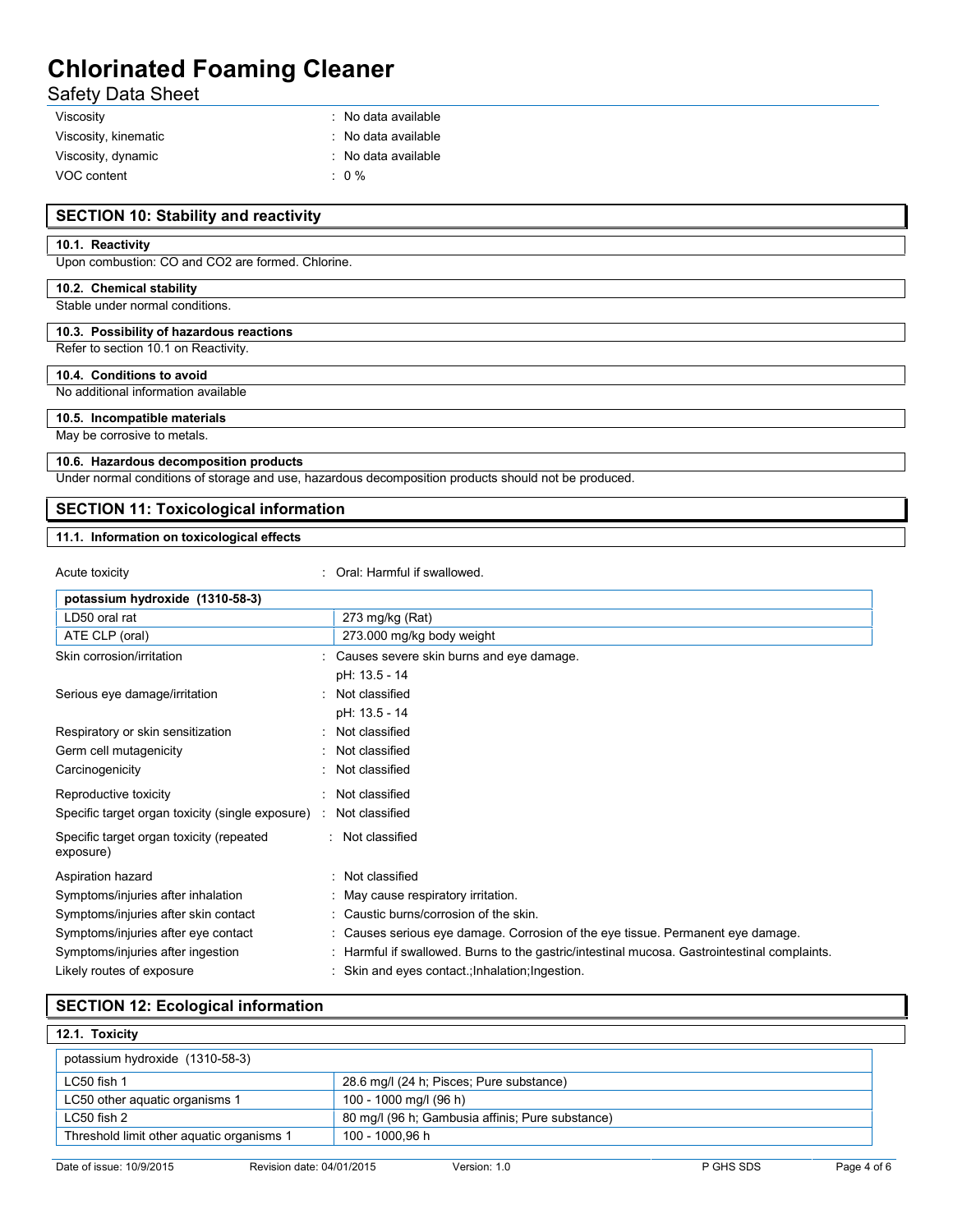Safety Data Sheet

| 12.2. Persistence and degradability                                        |                                                                                                       |
|----------------------------------------------------------------------------|-------------------------------------------------------------------------------------------------------|
| potassium hydroxide (1310-58-3)                                            |                                                                                                       |
| Persistence and degradability                                              | Biodegradability: not applicable. No (test) data on mobility of the components available.             |
| Biochemical oxygen demand (BOD)                                            | Not applicable                                                                                        |
| Chemical oxygen demand (COD)                                               | Not applicable                                                                                        |
| ThOD                                                                       | Not applicable                                                                                        |
| BOD (% of ThOD)                                                            | Not applicable                                                                                        |
| 12.3. Bioaccumulative potential                                            |                                                                                                       |
|                                                                            |                                                                                                       |
| potassium hydroxide (1310-58-3)                                            |                                                                                                       |
| Bioaccumulative potential                                                  | Not bioaccumulative.                                                                                  |
| <b>SECTION 13: Disposal considerations</b>                                 |                                                                                                       |
|                                                                            |                                                                                                       |
| 13.1. Waste treatment methods                                              |                                                                                                       |
| Waste disposal recommendations                                             | Dispose in a safe manner in accordance with local/national regulations.                               |
| <b>SECTION 14: Transport information</b>                                   |                                                                                                       |
|                                                                            |                                                                                                       |
| <b>Department of Transportation (DOT)</b>                                  |                                                                                                       |
| Transport document description                                             | : NA1760 Compounds, cleaning liquid, 8, II                                                            |
| UN-No.(DOT)                                                                | NA1760                                                                                                |
| Proper Shipping Name (DOT)                                                 | Compounds, cleaning liquid                                                                            |
| Transport hazard class(es) (DOT)                                           | 8 - Class 8 - Corrosive material 49 CFR 173.136                                                       |
| Hazard labels (DOT)                                                        | 8 - Corrosive                                                                                         |
|                                                                            |                                                                                                       |
| Packing group (DOT)                                                        | : II - Medium Danger                                                                                  |
| DOT Packaging Non Bulk (49 CFR 173.xxx) :                                  | 202                                                                                                   |
| DOT Packaging Bulk (49 CFR 173.xxx)                                        | : 242                                                                                                 |
| <b>DOT Symbols</b>                                                         | : D - Proper shipping name for domestic use only, or to and from Canada, G - Identifies PSN requiring |
|                                                                            | a technical name                                                                                      |
| DOT Special Provisions (49 CFR 172.102)                                    | : B2, IB2, N37, T11, TP2, TP27                                                                        |
| DOT Packaging Exceptions (49 CFR<br>173.xxx                                | : 154                                                                                                 |
| <b>DOT Quantity Limitations Passenger</b><br>aircraft/rail (49 CFR 173.27) | : 1L                                                                                                  |
| DOT Quantity Limitations Cargo aircraft<br>only (49 CFR 175.75)            | : 30 L                                                                                                |
| DOT Vessel Stowage Location                                                | : B                                                                                                   |
| DOT Vessel Stowage Other                                                   | : 40 - Stow "clear of living quarters"                                                                |
| <b>Additional information</b>                                              |                                                                                                       |
| Other information                                                          | : No supplementary information available.                                                             |
| <b>ADR</b>                                                                 |                                                                                                       |
| No additional information available                                        |                                                                                                       |
| <b>Transport by sea</b>                                                    |                                                                                                       |
| No additional information available                                        |                                                                                                       |
| Air transport                                                              |                                                                                                       |
| No additional information available                                        |                                                                                                       |
| <b>SECTION 15: Regulatory information</b>                                  |                                                                                                       |

All components of this product are listed, or excluded from listing, on the United States Environmental Protection Agency Toxic Substances Control Act (TSCA) inventory